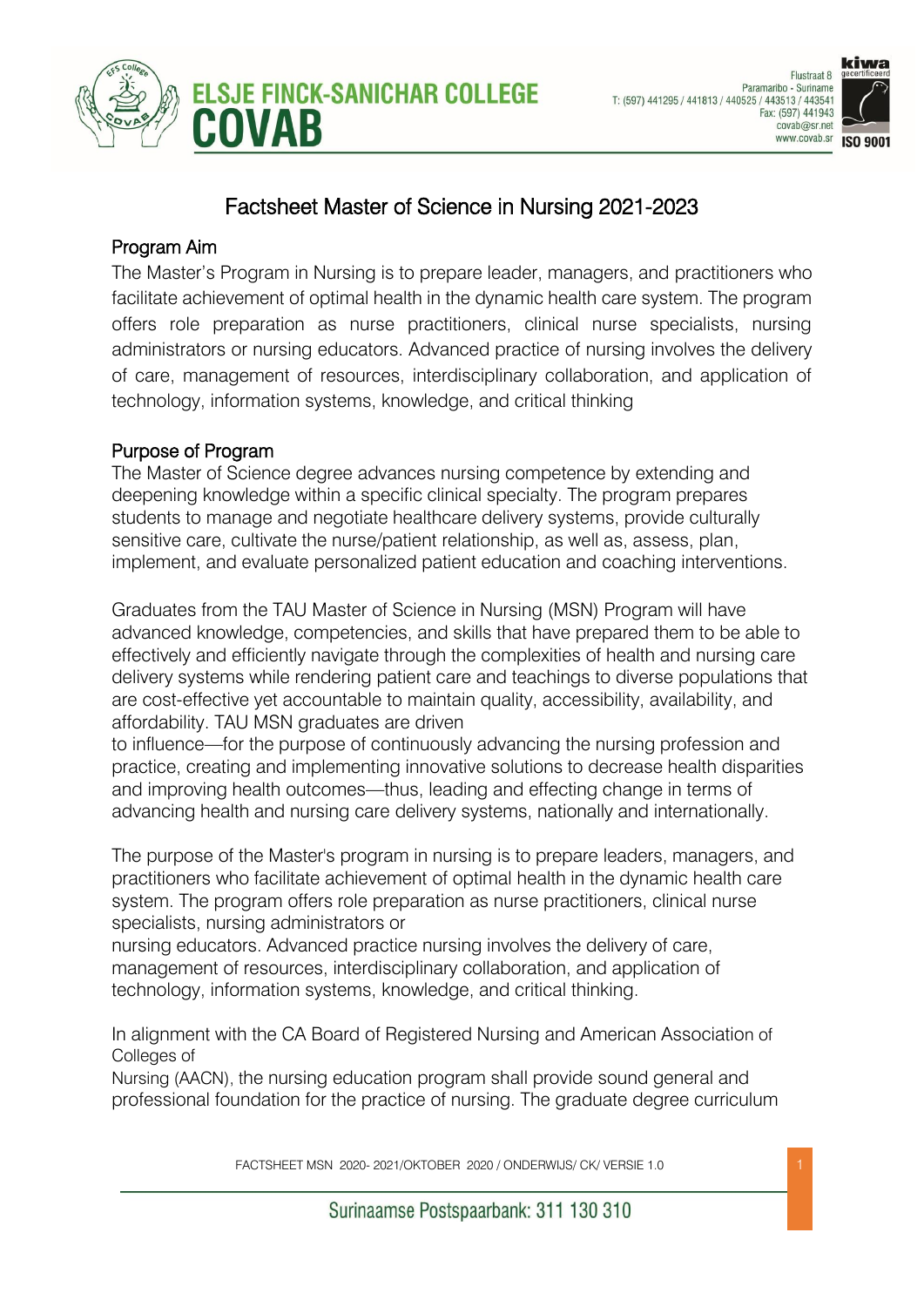



can provide you with the tools you need to teach others and prepare for current and future career opportunities in various advanced practice nursing specialties. The learning experiences shall adhere strictly to specific requirements embodied in the prescribed curriculum as promulgated by the policies and standards of nursing education. TAU MSN program mandates the promotion of quality higher education programs are at par with international standards, and graduates and professionals are highly competent and recognized in the international arena.

### Program Learning Outcomes

The following Program Learning Outcomes (PLOs) are deduced from the MSN curricular threads objectives that integrate theoretical and clinical concepts preparing graduates for advanced practice nurse in meeting the changing needs of the health care system. The PLOs were developed based on eight (8) domains operationalizing its defined purpose and in meeting practice expectations demanded by current and future changes in health and nursing care delivery systems; and expanding opportunities for nurses to lead collaborative change efforts.

#### 1. Theoretical Knowledge and Application in nursing practice

1.1. Interpret and utilize advanced nursing theoretical knowledge as foundational basis for implementing change and understanding self, clients, and others as individuals, families, groups, and communities.

1.2. Synthesize knowledge from a variety of disciplines to support advanced practice nursing roles as administrators, educators and practitioners

1.3. Interpret and utilize advanced nursing theoretical knowledge as foundational basis for implementing change and understanding self, clients, and others as individuals, families, groups, and communities.

1.4.Synthesize knowledge from a variety of disciplines to support advanced practice nursing roles as administrators, educators and practitioners

### 2. Research analysis and utilization of research findings

2.1. Evaluate existing nursing research, utilize research findings to advance nursing practice, and participate in the development of new knowledge using bio-statistical methodology that can draw practical conclusions or empirical data pertaining to and facilitating changes in professional nursing practice.

2.2. Focus on outcome-based competencies, leadership and management skills needed by

professional nurses in working collaboratively and productively with inter-professional teams to facilitate the transformation of complex healthcare systems, the nursing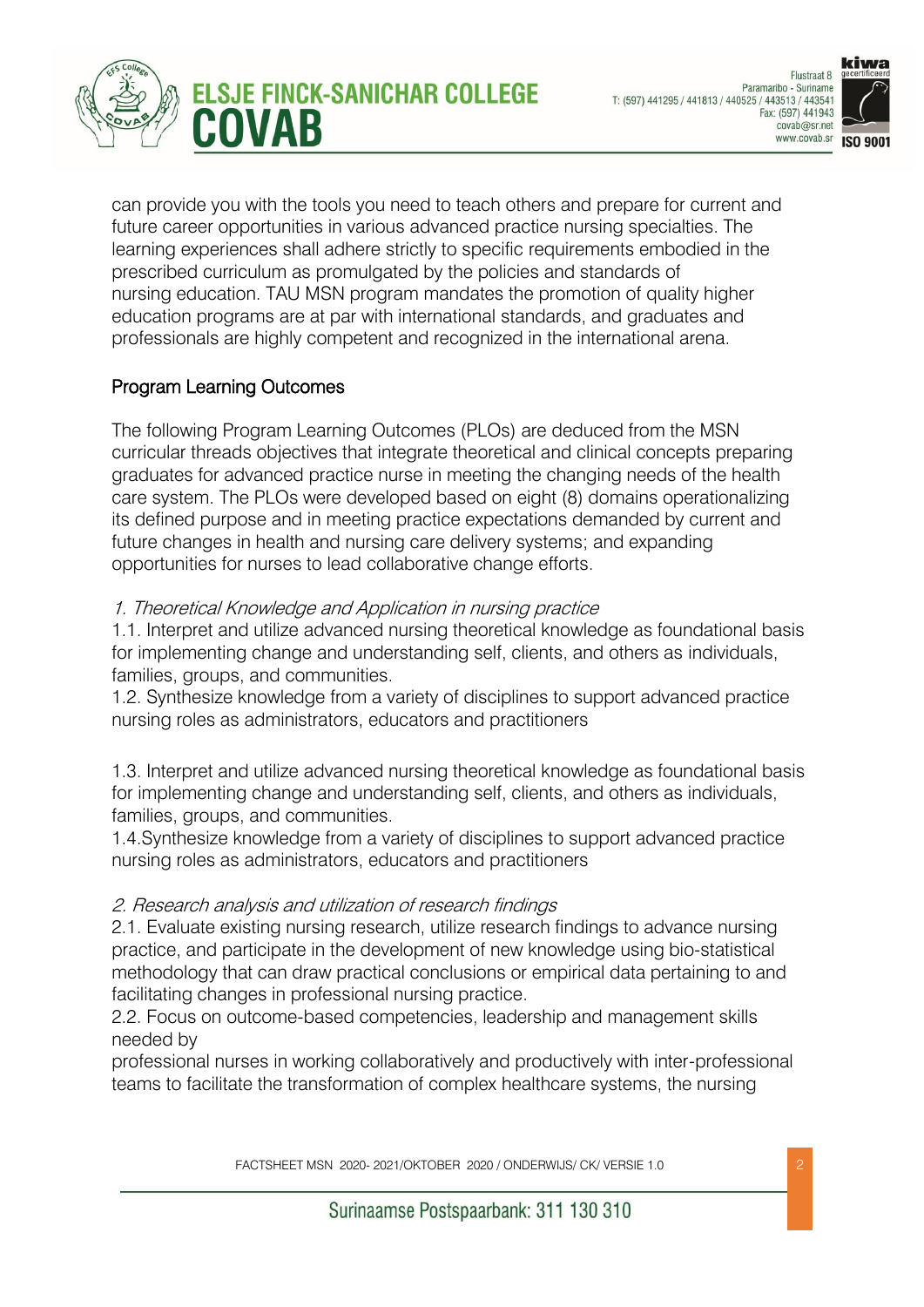





#### profession, and practice.

2.3. Synthesize critical analysis and outcomes research reports on empirical or tested evidence with an emphasis on application to, and implication for nursing practice as it relates to primary, secondary and tertiary preventions/interventions while ensuring delivery of quality, safe, and cost-effective patient care.

### 3. Principles of legal and Ethical practices

3.1. Develop and maintain a practice environment based on the principles of ethics and law in which ethical dilemmas are rightfully resolved.

3.2. Utilize legal and ethical principles in analyzing contemporary trends guiding educational, administrative, research process, conflict of interest, or clinical problemsolving and decision-making

3.3. Evaluate the role of ethical committees as it relates to leadership and management problem solving and decision-making

#### 4. Leadership roles in advancing health, nursing practice, and Systems

4.1. Analyze current best practices related to leadership/professional role development, organizational communications, team dynamics in learning organizations, quality improvement, safe patient-centered care, and the role of nursing leadership related to information systems.

4.2. Differentiate the concepts of contemporary trends in leadership, advanced nursing practice, management theories, development of self, and communication skills necessary to influence behaviors.

4.3. Evaluate organizational systems structure and culture, change management, human resource management, and performance improvement in care delivery systems.

4.4. Utilize a leadership role in influencing regulatory, legislative, and public policy in private and public arenas to promote and preserve healthy communities.

4.5. Consult and formulate collaborative approaches in developing and implementing programs that address health promotion, disease prevention, and coordination of complex care for diverse patient populations at the local, state, national and international levels.

4.6. Design strategies to allocate and manage resources for evaluation of nursing care outcomes.

#### 5. Health Care delivery Systems and patient outcomes

5.1. Compare analytical outcomes with and its impact on healthcare delivery system, nursing profession and practice, including issues of poverty and public health, while demonstrating knowledge and understanding of the following triad of effective health care delivery system based on global perspectives:

5.1.1. Health Care Policy: policy formulation and implementation, and on how to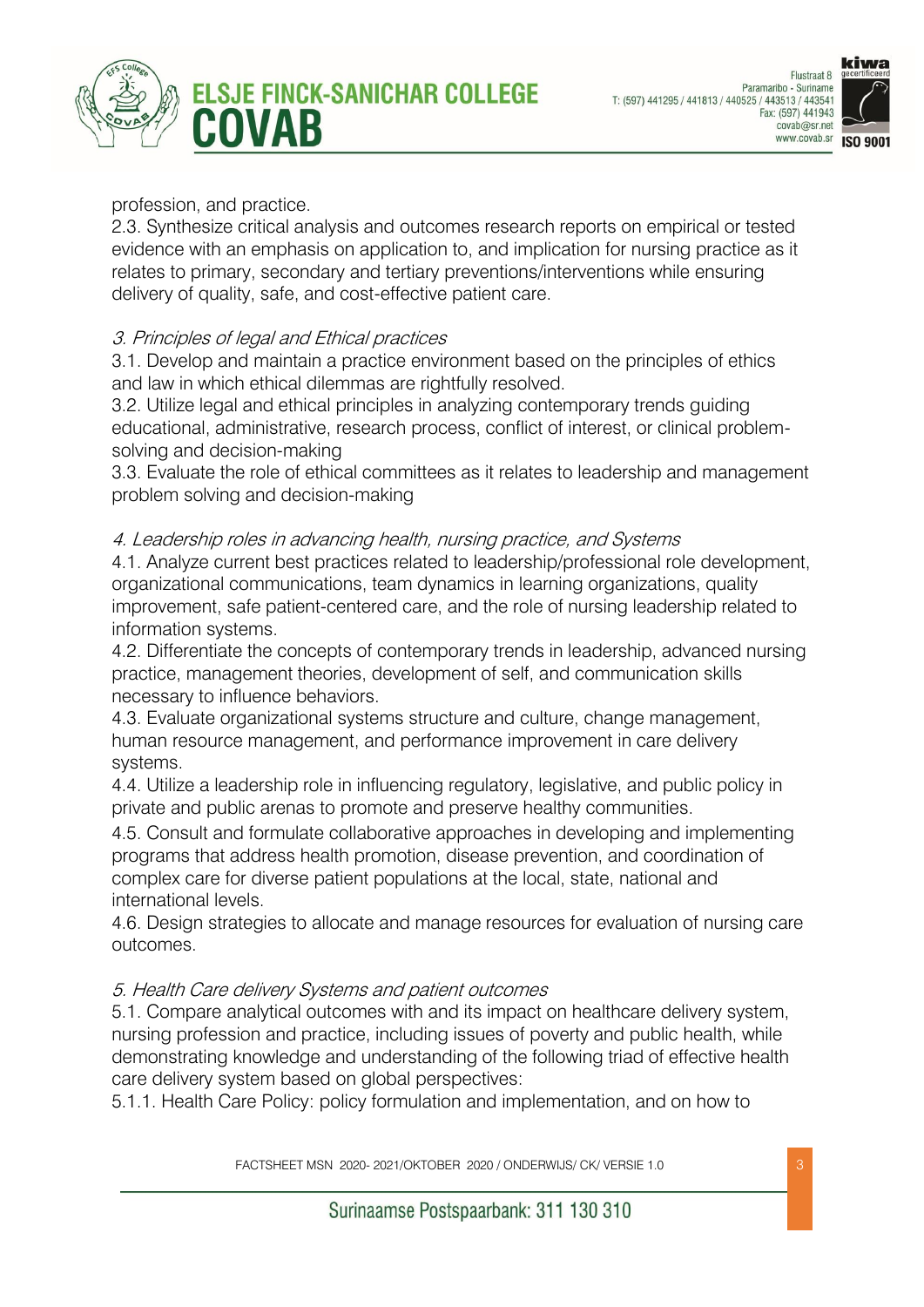





influence its process, evaluate local, national, and international rules and regulations, and how all these affect the nursing practice;

5.1.2. Organization of the Health Care Delivery System: different structures of health care delivery system such as the following: community and population-based care, acute and ambulatory care, managed and integrated care; and demonstrate leadership in the decision-making and implementation of these systems; and

5.1.3. Health Care Financing: basic fiscal operations of health care focusing on economics, budgeting, accountability, and use of resources.

### 6. Human and Cultural Diversity

6.1. Evaluate influences of human and cultural diversity in relation to decision-making in the areas of :

6.1.1. Clinical practice, education and administration, and

6.1.2. Increasing need for the clinical application of emerging standards of providing culturally sensitive and competent client care.

### 7. Health Promotion and Disease Prevention

7.1. Analyze, evaluate, and explore information technology and informatics tools to enhance evidence-based practice, promote health, and improve advanced nursing practice and health care management across different sectors of health care settings. 7.2. Demonstrate knowledge, skills, and competencies requisites to assessing, diagnosing,

and managing client's clinical health problems across life span safely, efficiently, and cost-effectively while integrating and applying concepts to client care in:

7.2.1. determining appropriate health care and evidence-based health promotion and health education strategies, and

7.2.2. developing primary, secondary, and tertiary interventions to attain, maintain, and retain the health state.

7.3. Focus on the health promotion, and disease prevention across the health-illness continuum of the Clients—individual, family, and community—utilizing a comprehensive array of personal/clinical and community-based interventions designed to develop and apply social policies towards the achievement of health (American Association of Colleges of Nursing [AACN], n.d.,).

7.4. Demonstrate mastery of the art and science of clinical decision making across patient

care populations— adult and elderly adult, children and adolescents, and women and

in diagnosing and managing their primary healthcare needs and problems

7.5. Demonstrate competence in clinical experiences in a primary healthcare setting necessary to plan, implement, and evaluate therapeutic regimens and healthy lifestyle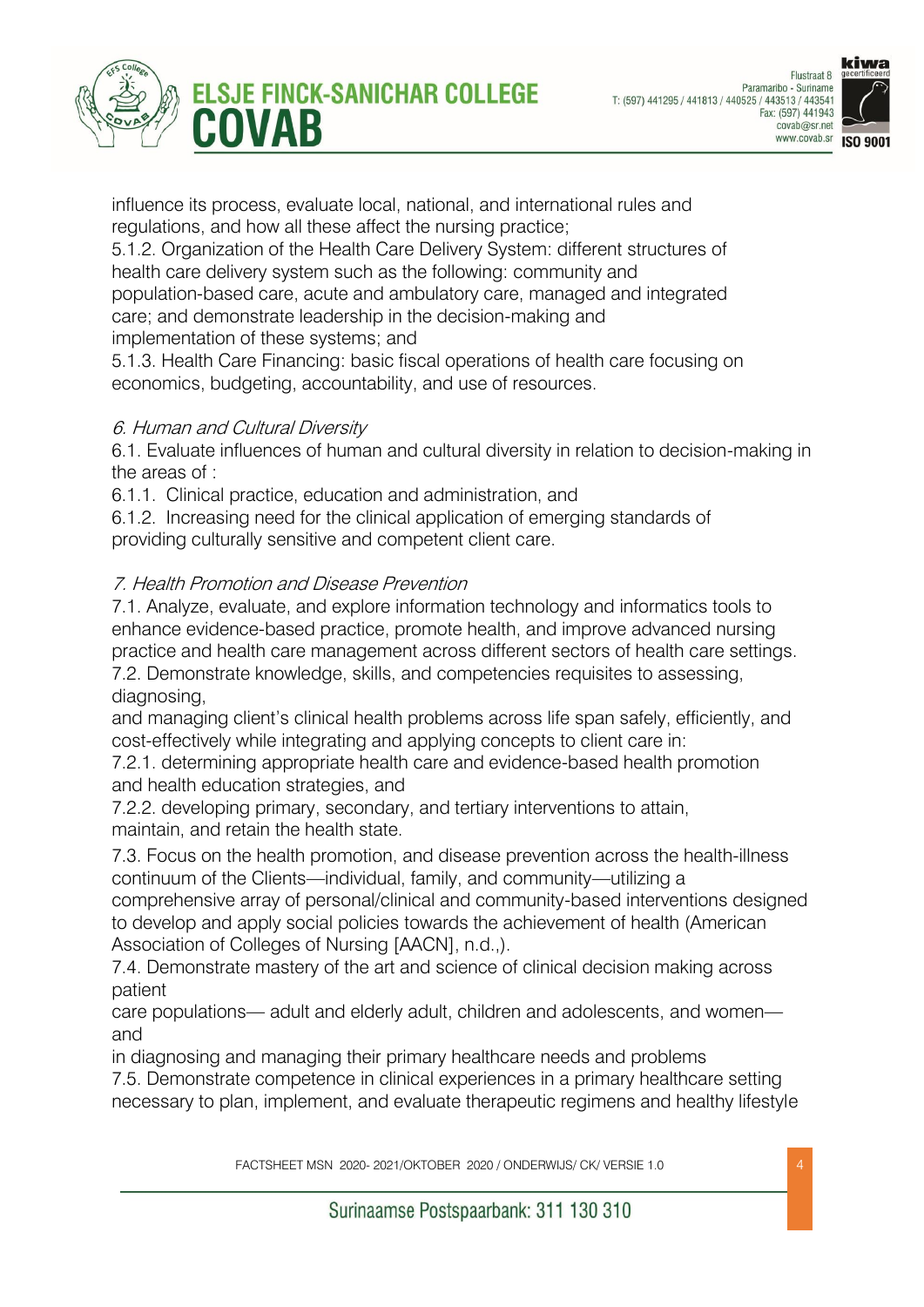



behaviors for patient populations identified with common acute and chronic illnesses while concentrating on improving patient outcomes.

### 8. Commitment to Lifelong Learning

8.1. Engage, compose and continuously evaluate plan(s) for personal and professional career development.

8.2. Engage in expanding competencies in nursing practice, policy making, and system

improvement through changes within nursing curricula.

8.3. Aim for achieving higher levels of education in response to current and future required competencies through contemporary and seamless academic progression.

| Program Title               | Master of Science in Nursing                                                                                                                                                                                                                                                                                                                                                                                           |  |  |  |
|-----------------------------|------------------------------------------------------------------------------------------------------------------------------------------------------------------------------------------------------------------------------------------------------------------------------------------------------------------------------------------------------------------------------------------------------------------------|--|--|--|
| <b>Program Duration</b>     | <b>Two Years</b>                                                                                                                                                                                                                                                                                                                                                                                                       |  |  |  |
| <b>Eligibility Criteria</b> | a. Bachelor of Science in Nursing<br>recognized University<br>b. With a current license to practice.<br>With at least 1-2 years of bedside experience.<br>Certificate of Employment<br>Clearance of Interview<br>c. TOEFL test                                                                                                                                                                                         |  |  |  |
| Medium of Instruction       | English                                                                                                                                                                                                                                                                                                                                                                                                                |  |  |  |
| Mode of Delivery            | Blended online learning method                                                                                                                                                                                                                                                                                                                                                                                         |  |  |  |
| <b>Learning Methodology</b> | The core learning methodology includes the<br>BBRRIICCSS (block-based learning) model,<br>continuous assessment, forum<br>discussion, case studies, capstone project work,<br>article review, and research project.                                                                                                                                                                                                    |  |  |  |
| Assessment                  | Learn modules by resources delivered (PPT<br>$\checkmark$<br>Lectures, PDF E-Books, Video lectures, and<br>external references provide by faculty).<br>$\checkmark$ Undergo Case study<br>$\checkmark$ Actively participate in forum discussions<br>Attend Faculty Students Interaction sessions<br>$\checkmark$<br>$\checkmark$ Accomplish capstone projects<br>$\checkmark$ Undergoarticle reviews and books reviews |  |  |  |

### Program Regulation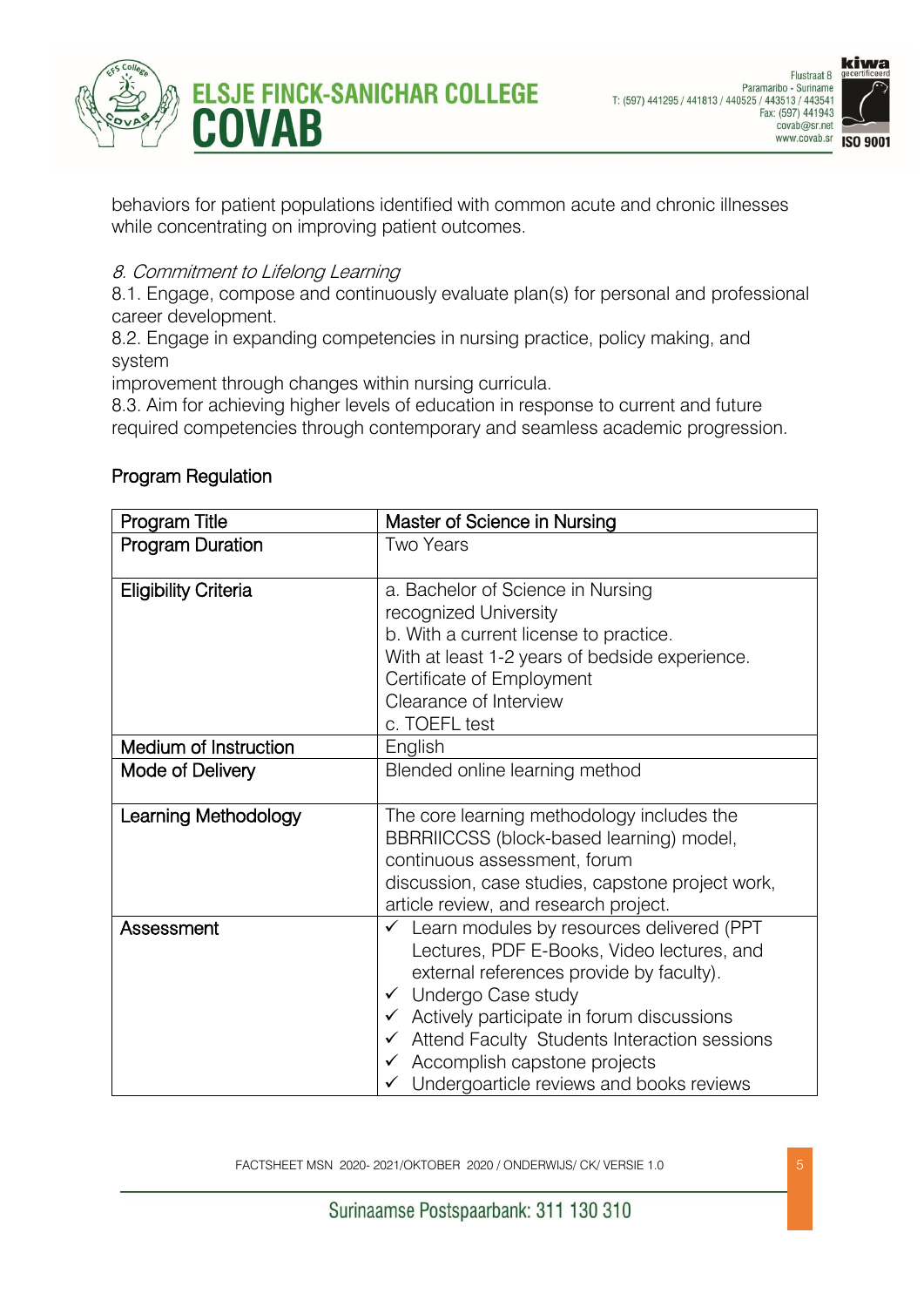



|                      | $\checkmark$ Submit Reflective Assessment of Learning<br>Outcomes (RALO)<br>Attempt protocored comprehensive examination<br>✓<br>on each subject.                                                                                                                                          |
|----------------------|--------------------------------------------------------------------------------------------------------------------------------------------------------------------------------------------------------------------------------------------------------------------------------------------|
| <b>Research Work</b> | $\checkmark$ The student has to write research work relevant<br>to their area of specialization<br>$\checkmark$ The student will develop their practical skills by<br>applying their theoretical knowledge on the<br>chosen topic of research and publish the same<br>as a research study. |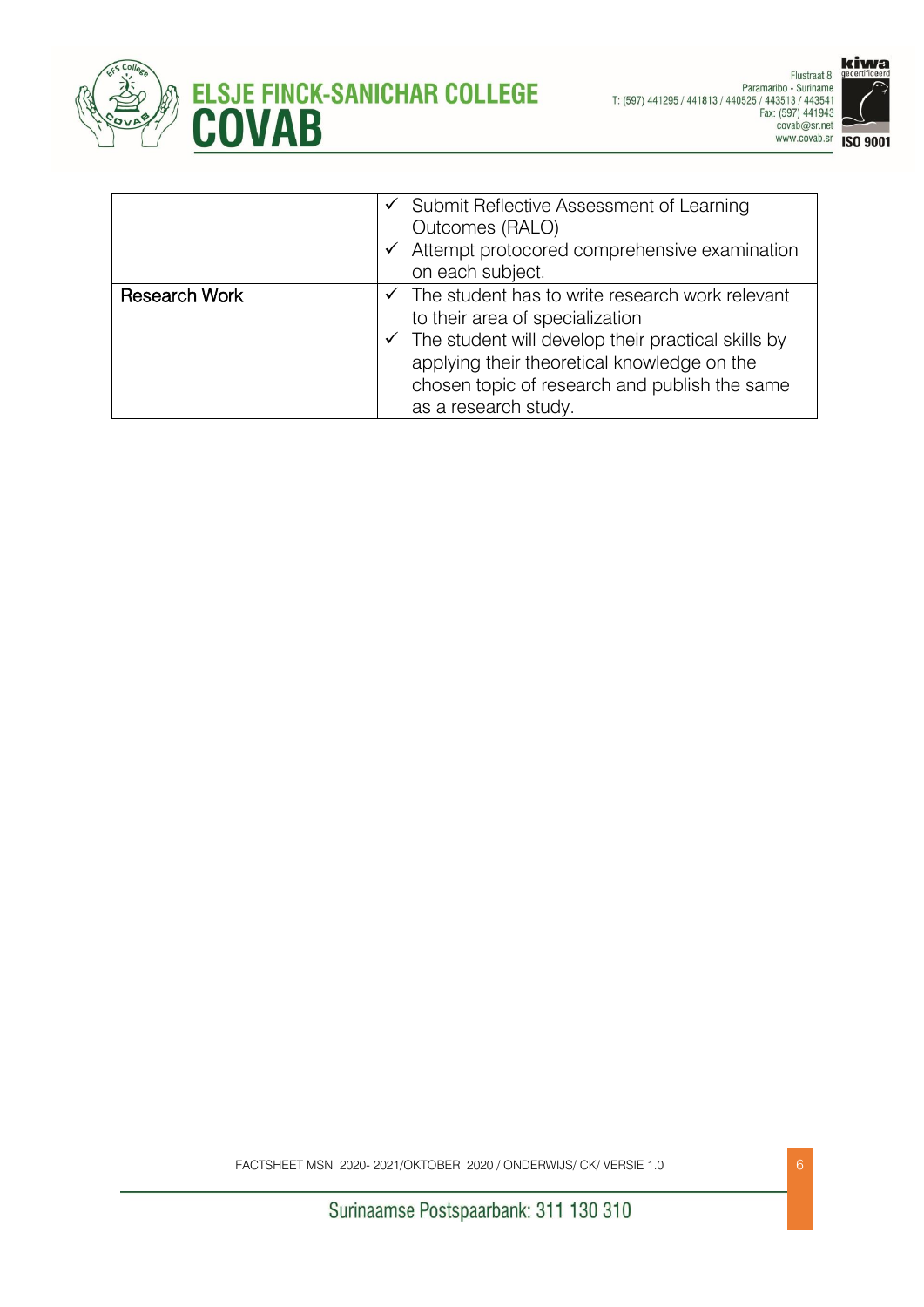





### Program Structure

| Year              | Semester         | <b>Block</b>   | Code      | <b>Subjects</b>         | Credit |
|-------------------|------------------|----------------|-----------|-------------------------|--------|
|                   | SEM <sub>1</sub> | Block 1        | MSN201101 | Advanced                | 3      |
|                   |                  |                |           | <b>Statistics</b>       |        |
|                   |                  | Block 2        | MSN201102 | Ethical Issues in       | 3      |
|                   |                  |                |           | <b>Nursing Practice</b> |        |
|                   |                  | Block 3        | MSN201103 | Theoretical             | 3      |
|                   |                  |                |           | Foundation in           | 3      |
|                   |                  |                |           | <b>Nursing Practice</b> |        |
|                   |                  | <b>Block 4</b> | MSN201104 | <b>Nursing</b>          | 3      |
|                   |                  |                |           | Informatics and         |        |
|                   |                  |                |           | Technology              |        |
| Year 1            |                  |                |           | Capstone 1              | 3      |
|                   | SEM <sub>2</sub> | Block 5        | MSN201201 | <b>Advanced Health</b>  | 3      |
|                   |                  |                |           | Assessment              |        |
|                   |                  | Block 6        | MSN201202 | Advanced                | 3      |
|                   |                  |                |           | Pathophysiology         |        |
|                   |                  | Block 7        | MSN201203 | Advanced                | 3      |
|                   |                  |                |           | Pharmacology            |        |
|                   |                  | Block 8        | MSN201204 | Research                | 3      |
|                   |                  |                |           | <b>Methods</b>          |        |
|                   |                  |                |           | Capstone 2              | 3      |
|                   | SEM <sub>3</sub> | Block 9        |           |                         | 3      |
|                   |                  |                |           | Specialization 1        |        |
| Year <sub>2</sub> |                  | Block 10       |           | Specialization 2        | 3      |
|                   |                  |                |           |                         |        |
|                   |                  | Block 11       |           | Specialization 3        | 3      |
|                   |                  |                |           |                         |        |
|                   |                  |                |           | Capstone 3              | 3      |
|                   | SEM <sub>4</sub> | Block 12       |           | <b>Practicum 1</b>      | 3      |
|                   |                  |                |           |                         |        |
|                   |                  | Block 13       |           | Practicum 2             | 3      |
|                   |                  |                |           |                         |        |
|                   |                  | Block 14       |           | Comprehensive           |        |
|                   |                  |                |           | Exam                    |        |
|                   |                  |                |           | <b>Thesis</b>           | 12     |
|                   |                  |                |           |                         |        |
|                   |                  |                |           | Total                   | 60     |